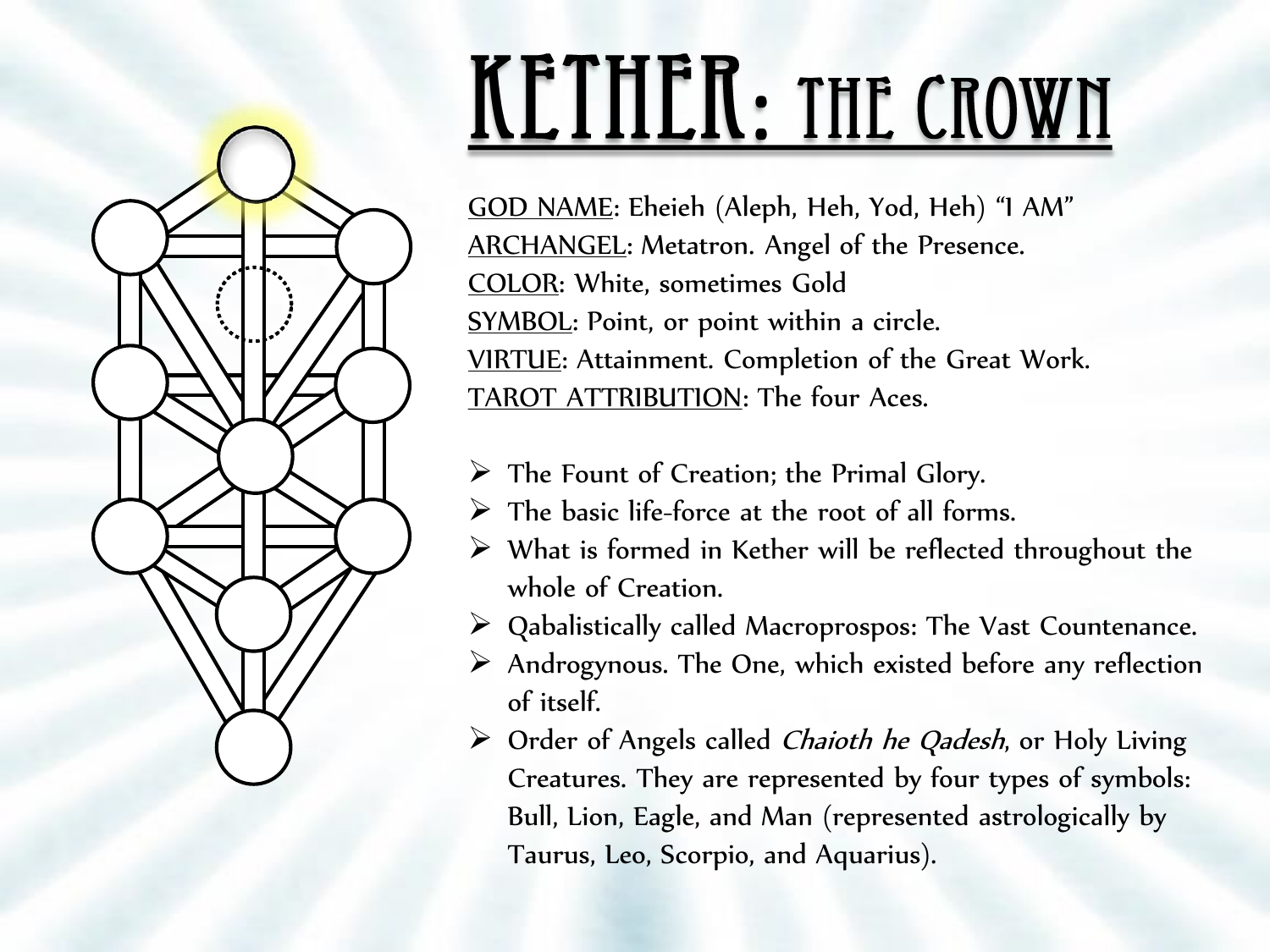

# CHOKMAH: WISDOM

GOD NAME: Jehovah (Yod, Heh, Vau, Heh) "To Be" ARCHANGEL: Ratziel. Secret, or Herald, of God. COLOR: Grey, sometimes soft blue. SYMBOL: Phallus, tower, straight line. VIRTUE: Devotion TAROT ATTRIBUTION: The four Twos; the four Kings.

- $\triangleright$  The Illuminating Intelligence; the Second Glory.
- $\triangleright$  The dynamic thrust and drive of spiritual force.
- $\triangleright$  It is the first reflection of an idea (God) of itself. This is the nature of the Spiritual Experience of Chokmah, the Vision of God face to face.
- $\triangleright$  The Male Principle of the Universe.
- $\triangleright$  Order of Angels called *Auphanim*, or the Wheels. Gives the conception of cyclic action, unending power through motion.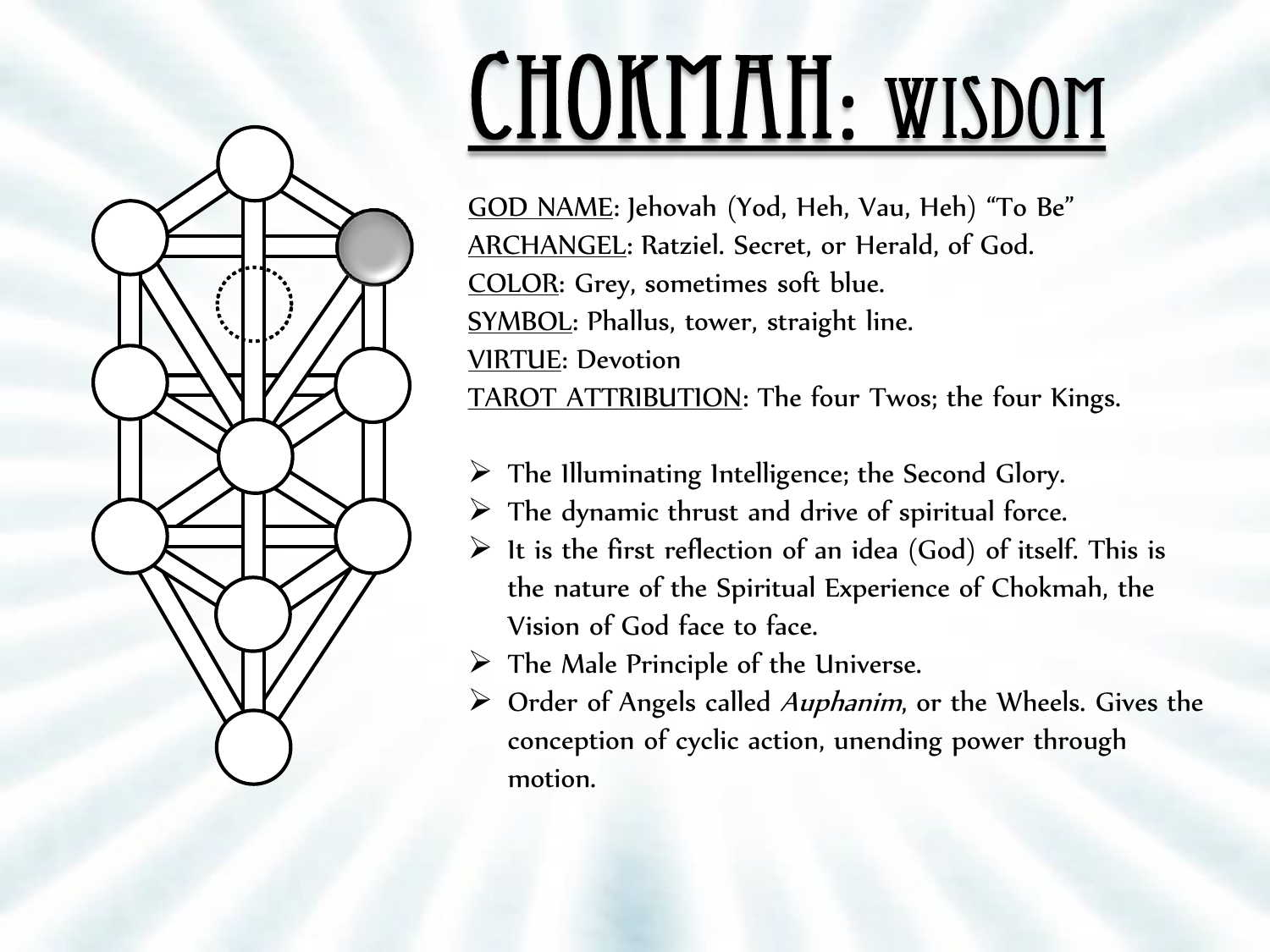

#### BINAH: UNDERSTANDING

GOD NAME: Jehovah Elohim. "The Lord God." ARCHANGEL: Tzaphkiel. Keeper of the Records of Evolution. COLOR: Black, or dark brown. SYMBOL: Yoni, Vesica Piscis, cup or chalice. VIRTUE: Silence TAROT ATTRIBUTION: The four Threes; the four Queens.

- $\triangleright$  The Vision of Sorrow; where Faith emanates.
- $\triangleright$  The first 'form' Sephirah. Form = interlocking of freemoving force into patterns which then operate as a unity.
- $\triangleright$  Esoteric grade of Magister Templi Master of the Temple: one who is absolute master of the arbitration and manipulation of force and form; cosmic understanding.
- $\triangleright$  The Female Principle of the Universe. Ama, the Dark Mother, binding free-moving force of Chokmah.
- $\triangleright$  Order of Angels called *Er'elim*, or the Thrones. Form is the throne which Divinty must occupy in order to control Its own powers.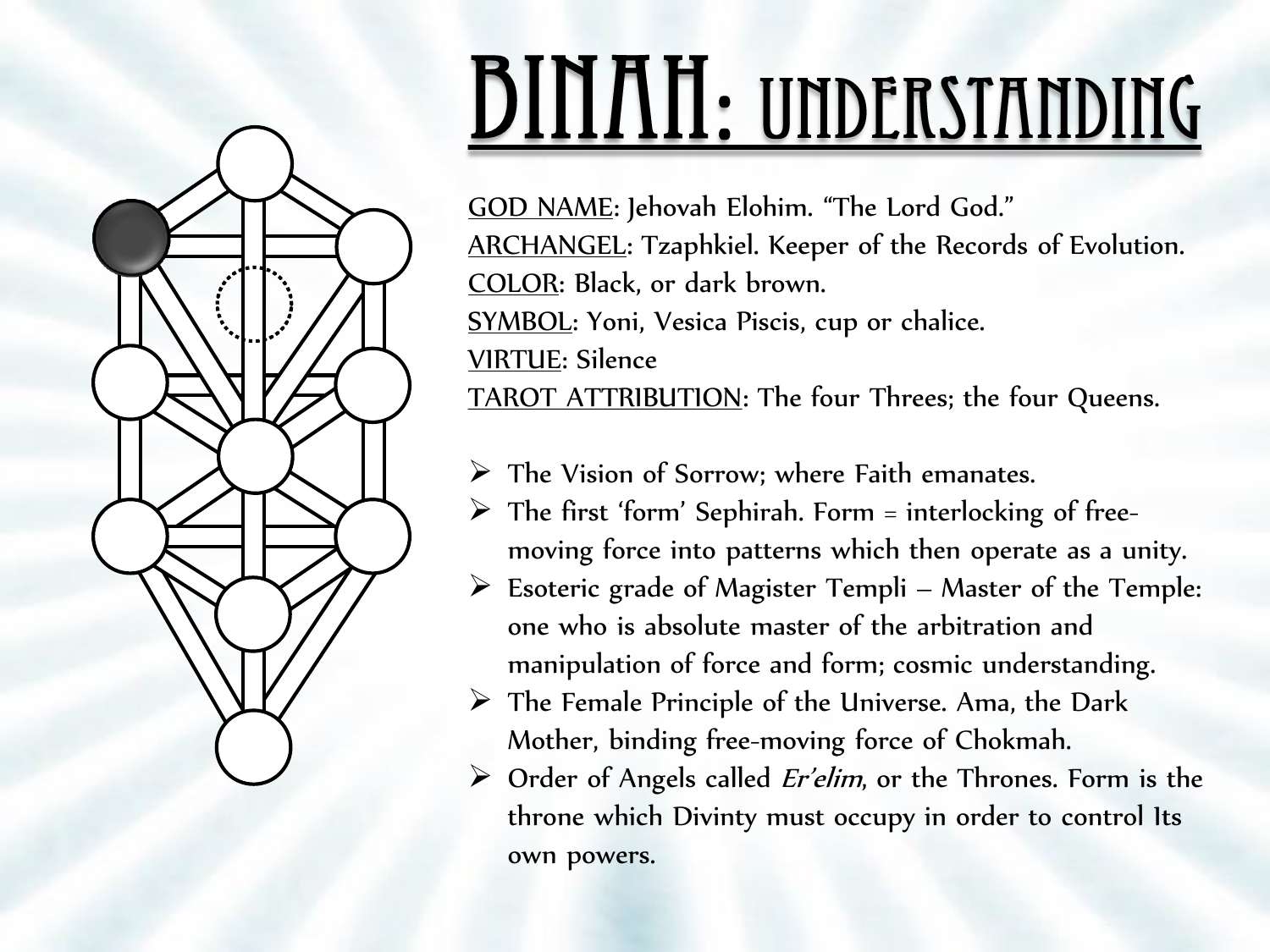

## DAATH: KNOWLEDGE

GOD NAME: Conjunction of Jehovah and Jehovah Elohim ARCHANGEL: Archangels of the Cardinal Points. COLOR: Silvery grey or pure violet (ultraviolet). SYMBOL: Condemned cell, empty room, sacred mountain. VIRTUE: Detachment SPIRITUAL EXPERIENCE: The Vision across the Abyss.

- $\triangleright$  The Invisible Sephirah; the Abyss.
- $\triangleright$  Divides noumenal from phenomenal reality.
- $\triangleright$  Highest point of awareness of the human soul regarded as a soul; any awareness beyond this point can only be possible to the Spirit or Divine Spark itself.
- $\triangleright$  Through Daath, a soul no longer has the process of 'becoming' for that soul becomes 'is'.
- $\triangleright$  Justice: realization of absolute balance inherent in the Cosmos and all factors within it from relationships of the simplest atom to the remotest and largest of suns. Because of this, Daath tends to upset previous conditions in the body and mind.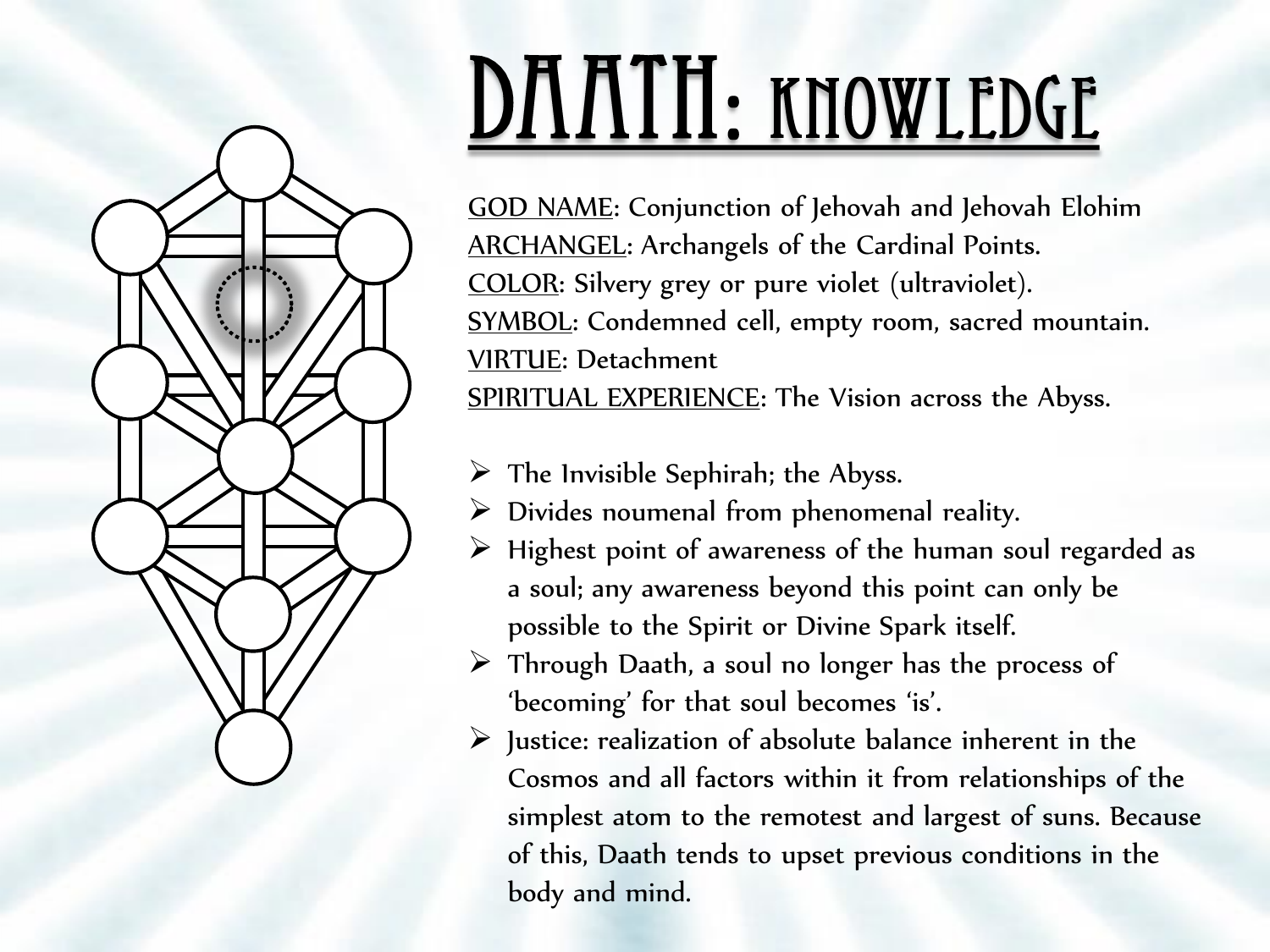

# CHESED: MERCY

GOD NAME: El. *Aleph* (beginning) and *Lamed* (wing). ARCHANGEL: Tzadkiel. Benevolence of God. COLOR: Blue, or deep purple. SYMBOL: Tetrahedron, wand, or scepter. VIRTUE: Obedience TAROT ATTRIBUTION: The four Fours.

- $\triangleright$  The Cohesive or Receptive Intelligence.
- $\triangleright$  The sphere of the Masters, Inner Plane Adepti, where form first begins to manifest.
- Obedience denotes Will of God. The Will of God is also the Love of God and the Spiritual Experience of Chesed is the Vision of Love.
- $\triangleright$  The center of the Pillar of Mercy, soothes the instability of mind or emotions.
- $\triangleright$  Order of Angels called *Chasmalim*, or Brilliant Ones.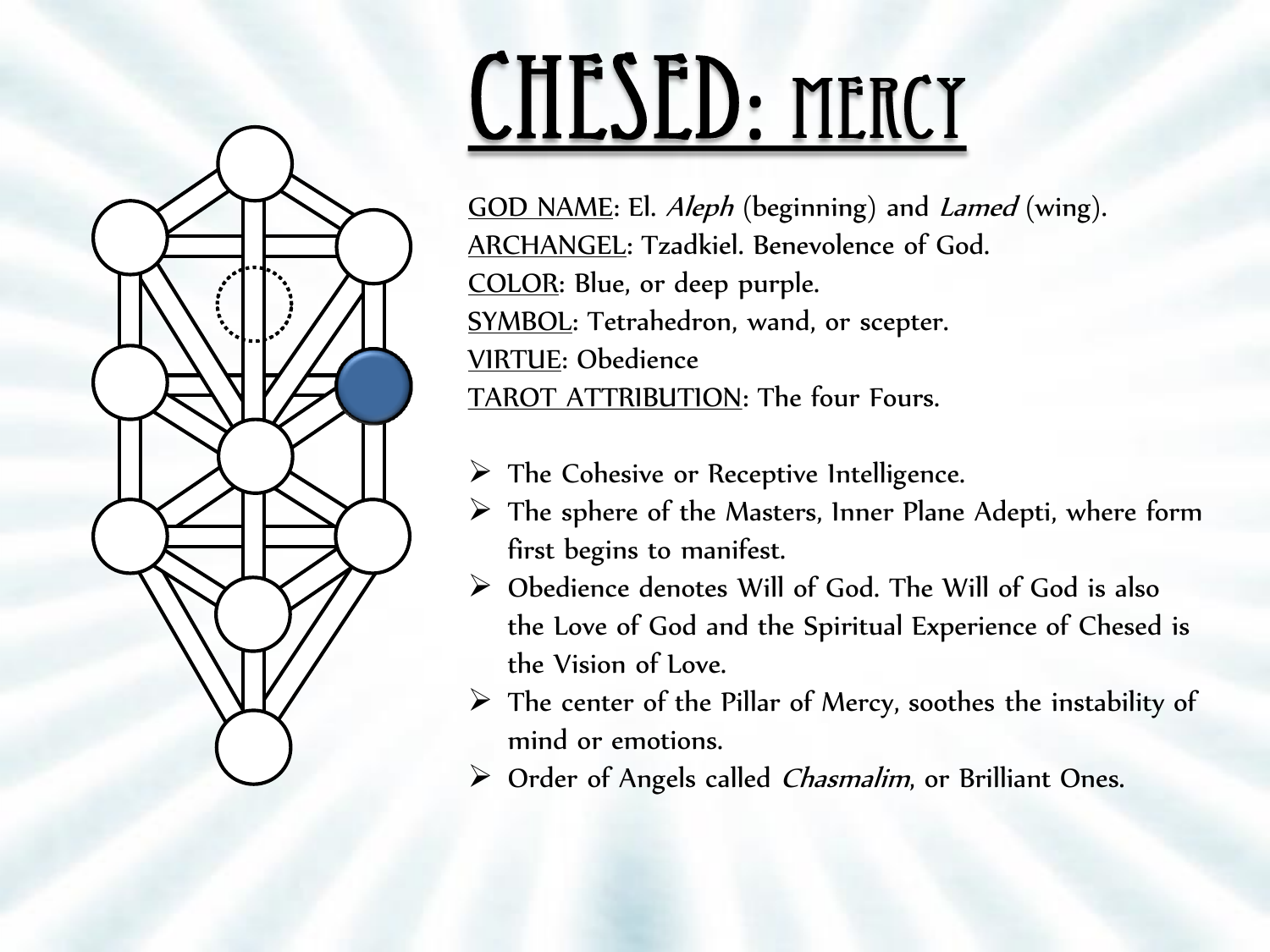

### GEBURAH: SEVERITY

GOD NAME: Elohim Gebor. "Almighty God." ARCHANGEL: Khamael, Burner of God. COLOR: Scarlet red. SYMBOL: Pentagon, pentagram, sword, spear. VIRTUE: Energy, courage. TAROT ATTRIBUTION: The four Fives.

- $\triangleright$  The Radical Intelligence resembling Unity.
- $\triangleright$  The sphere of adjustment and assessment; of absolute and unmitigated Truth.
- $\triangleright$  Attributed to the Laws of Karma (Readjustment); 'The Hall of Justice' where Justice is applied.
- $\triangleright$  Destruction where it is needed, to build anew; necessary changes within the human soul.
- $\triangleright$  Pentagram (five-pointed star) a sign for delimiting a circle and banishing unwanted forces.
- $\triangleright$  Order of Angels called *Seraphim*, or the Fiery Serpents.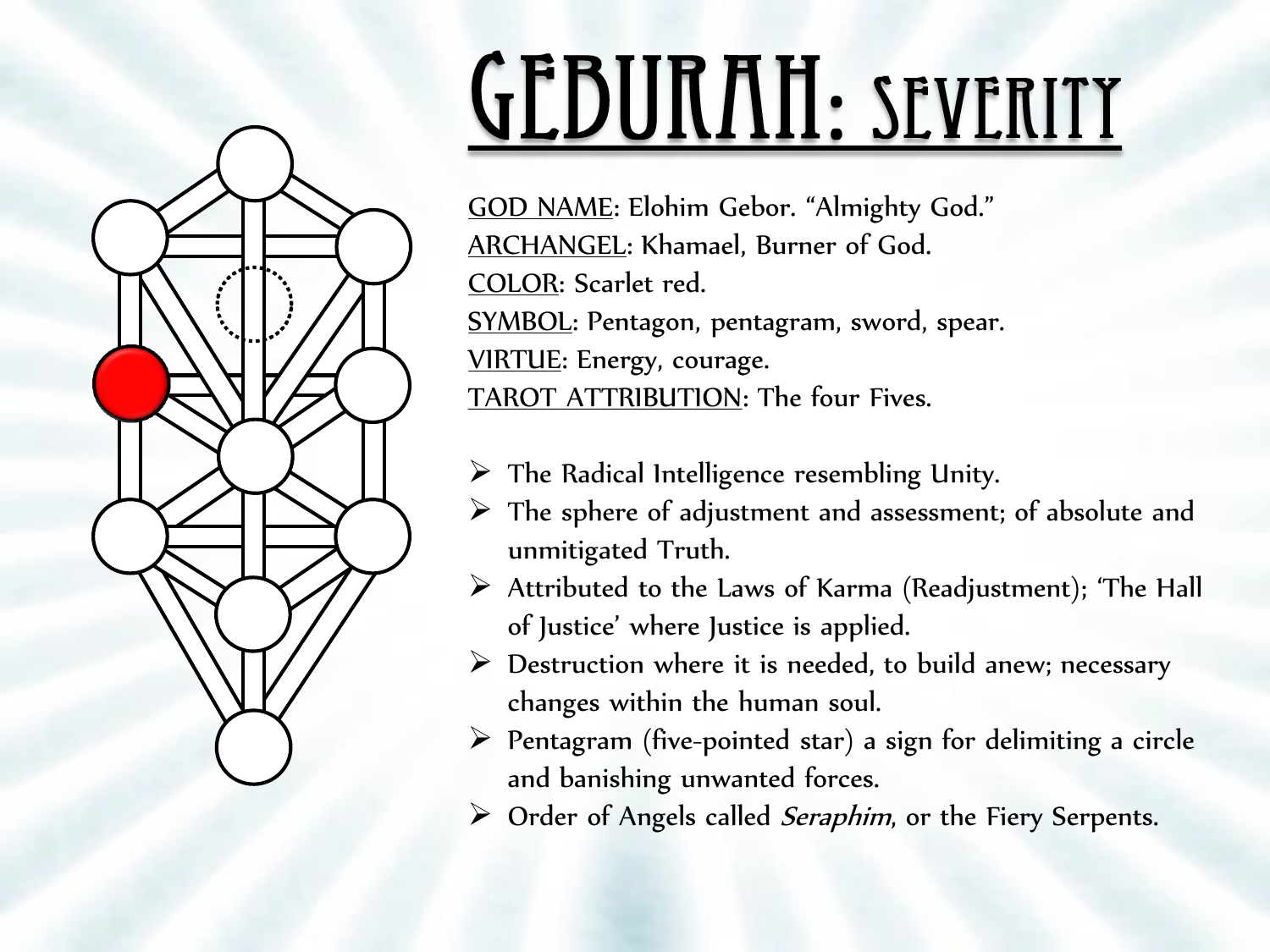

### TIPHARETH: BEAUTY

GOD NAME: Jehovah Aloah va Daath. "God Made Manifest in the Sphere of Mind." ARCHANGEL: Rapheal, Healing of God. COLOR: Gold, yellow, or pink. **SYMBOL:** Calvary Cross, Rose Cross, the cube. VIRTUE: Devotion to the Great Work. TAROT ATTRIBUTION: The four Sixes; the four Princes.

- $\triangleright$  The Mediating Intelligence; the keystone of all Creation holding the balance between all other Sephiroth.
- $\triangleright$  The Great Work is regeneration and rebirth, thus this is the sphere of all Redeemer Gods, including the Christ.
- $\triangleright$  Attributed to the East, the direction of the rising Sun.
- $\triangleright$  Vision of the Harmony of Things; the Way of the Cross.
- $\triangleright$  Principle of Kingship: rulership of the Spirit over the rest of the psyche; the Way of Love which is the sacrifice of the self for the benefit of others.
- $\triangleright$  Order of Angels called *Malachim*, Kings. Healing and lifebringing agents. Includes the Elemental Kings.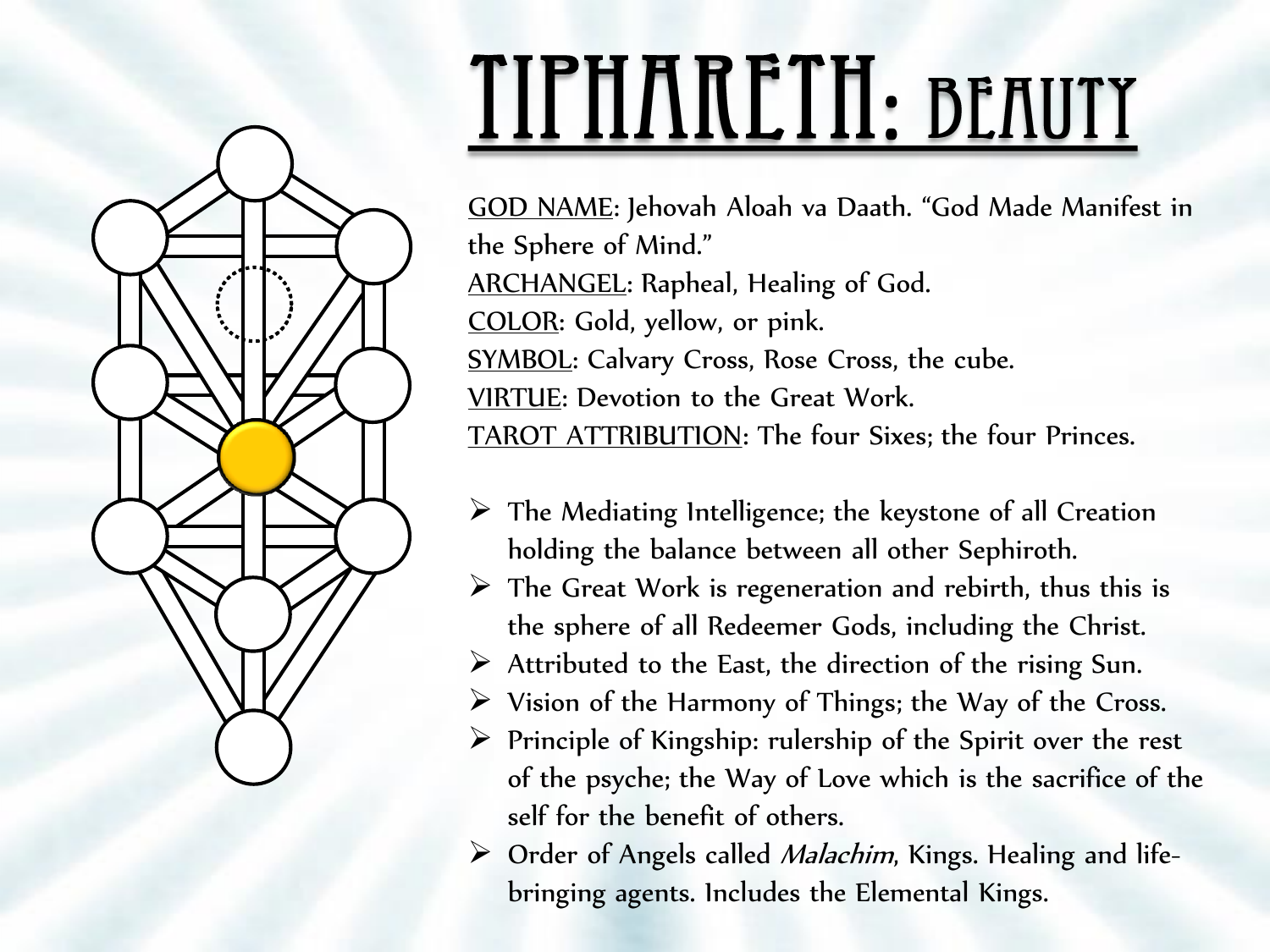

# NETZACH: VICTORY

GOD NAME: Jehovah Tzabaoth. The Lord of Hosts. ARCHANGEL: Haneal. Grace of God. COLOR: Emerald, olive. SYMBOL: Lamp and girdle. Rose. VIRTUE: Unselfishness. TAROT ATTRIBUTION: The four Sevens.

- $\triangleright$  The Occult Intelligence; the victory of achievement. The achievement of perfection in form and force requires both Firmness and Valor.
- $\triangleright$  The force of the creative imagination/inspiration.
- The Rose: perfect combination of shape, scent, and color; spheres within spheres; Cosmic Pattern; the Rosa Mystica.
- $\triangleright$  Overcoming the inertia of the denser levels of creation.
- $\triangleright$  Distinguished by the polarities of relationship, both 'vertical' and 'horizontal' aspects.
- Personified by the goddess Venus-Aphrodite.
- $\triangleright$  Order of Angels called *Elohim*, Gods; where the One appears in diversity.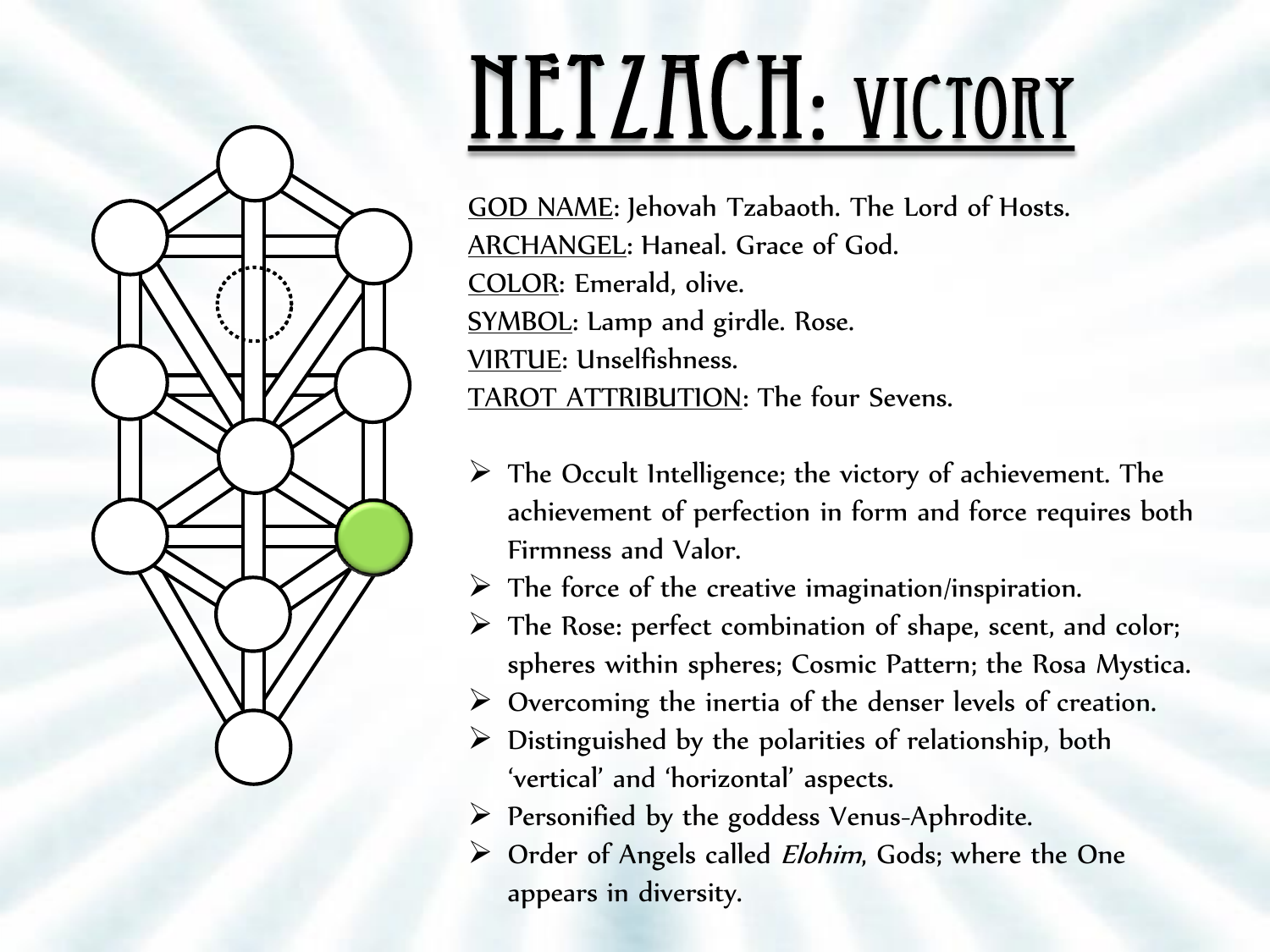

### HOD: GLORY

GOD NAME: Elohim Tzabaoth. God of Hosts. ARCHANGEL: Michael. Like unto God. COLOR: Orange, red russet. SYMBOL: Names. Apron. Mercury. VIRTUE: Truthfulness. TAROT ATTRIBUTION: The four Eights.

- $\triangleright$  The Absolute or Perfect Intelligence; sphere of the forms of the concrete mind and intellect.
- $\triangleright$  1 gnorance, the breeding ground of evil, is dispersed.
- $\triangleright$  Mercury, the planet and liquid, form the basis of thought. It is the Water of Hod, the crystal-clear Well of Truth.
- $\triangleright$  Inspired by Hermes-Thoth, this sphere forms the basis of esoteric philosophy, language, and magic.
- $\triangleright$  Can be symbolized by the hermaphrodite, a form which has duality and polarity implicit in one form.
- $\triangleright$  Order of Angels called *Beni Elohim*, the Sons of God.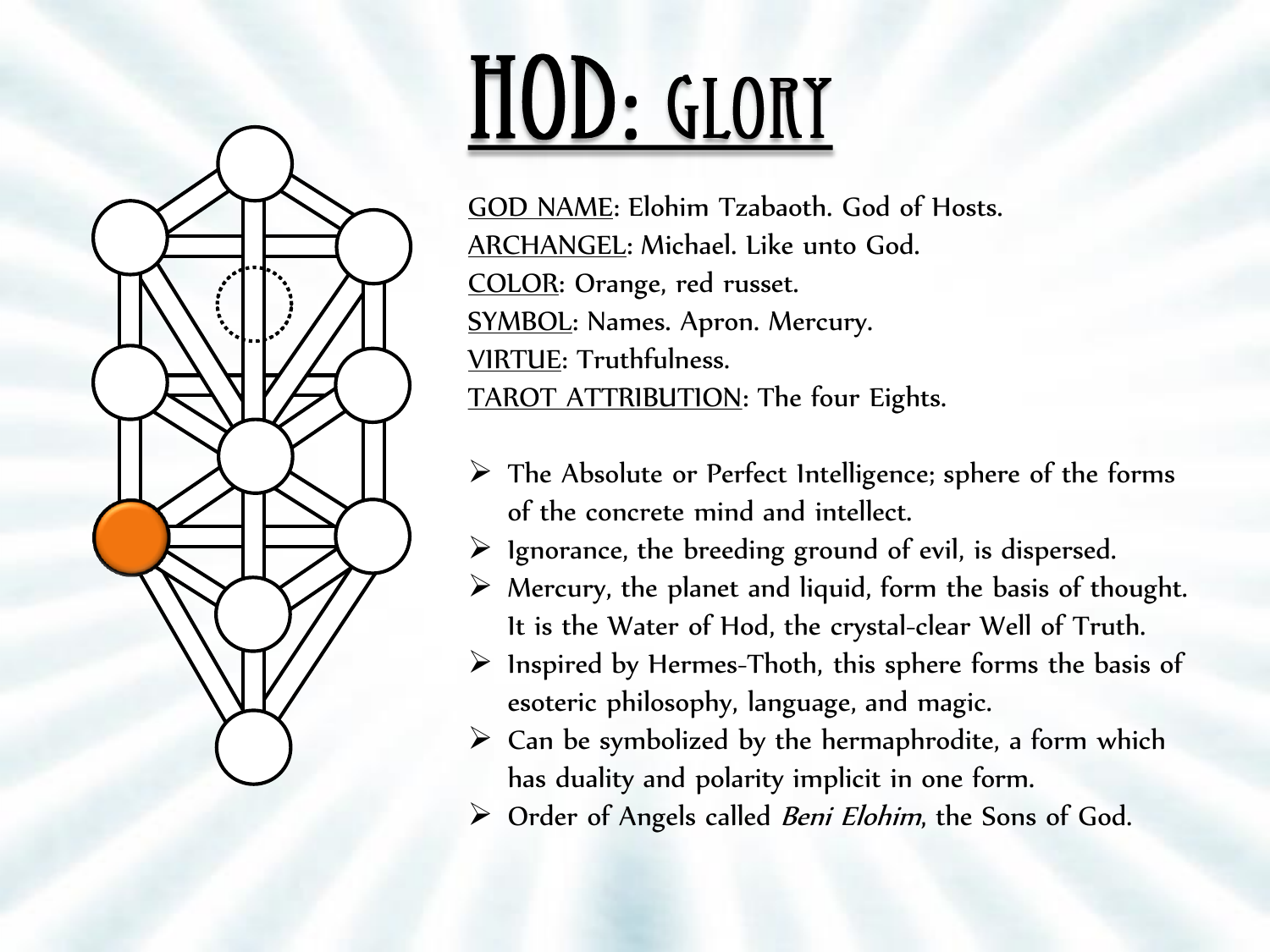

### YESOD: FOUNDATION

GOD NAME: Shaddai el Chai. The Almighty Living God. ARCHANGEL: Gabriel. Strong man, or Hero, of God. COLOR: Violet, indigo. SYMBOL: Perfumes, sandals, moon. VIRTUE: Independence. TAROT ATTRIBUTION: The four Nines.

- $\triangleright$  The Pure Intelligence; the sphere of the etheric plane which holds the framework of physical matter. This etheric framework is the Foundation of the material plane.
- $\triangleright$  The sphere of learning to manipulate the etheric web, thus physical matter for purposes of healing.
- $\triangleright$  The Storehouse of Images, where is held all the images of everything that exists in the physical world.
- $\triangleright$  The Moon is connected with the Earth as the etheric is connected to the physical – dreamtime connection.
- $\triangleright$  Order of Angels called *Kerubim*, the Strong; assist in the harnessing of force in etheric methods.